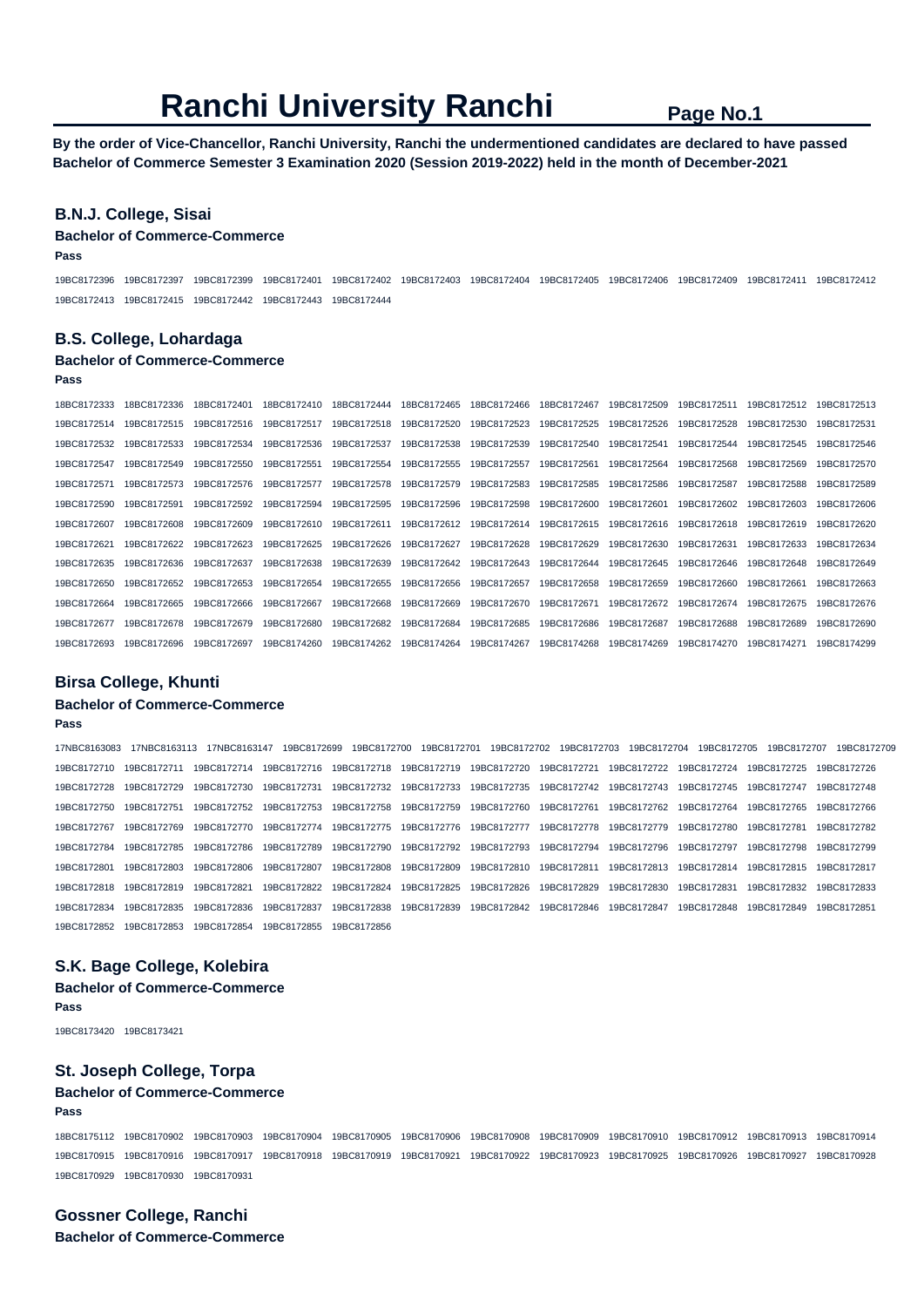**By the order of Vice-Chancellor, Ranchi University, Ranchi the undermentioned candidates are declared to have passed Bachelor of Commerce Semester 3 Examination 2020 (Session 2019-2022) held in the month of December-2021** 

|             | 17NBC8160154 17NBC8160821 |             |             | 18BC8171238 18BC8171381 18BC8171411 18BC8171819 19BC8170160 19BC8170161 19BC8170162 19BC8170163 19BC8170164 |             |             |                         |             |             |             | 19BC8170165 |
|-------------|---------------------------|-------------|-------------|-------------------------------------------------------------------------------------------------------------|-------------|-------------|-------------------------|-------------|-------------|-------------|-------------|
| 19BC8170166 | 19BC8170167  19BC8170168  |             | 19BC8170169 | 19BC8170170  19BC8170171  19BC8170172  19BC8170173  19BC8170174  19BC8170175                                |             |             |                         |             |             |             |             |
| 19BC8170179 | 19BC8170180               | 19BC8170181 | 19BC8170182 | 19BC8170183                                                                                                 | 19BC8170185 | 19BC8170186 | 19BC8170187 19BC8170188 |             | 19BC8170189 | 19BC8170192 | 19BC8170193 |
| 19BC8170195 | 19BC8170196               | 19BC8170198 | 19BC8170199 | 19BC8170200                                                                                                 | 19BC8170201 | 19BC8170202 | 19BC8170203             | 19BC8170204 | 19BC8170205 | 19BC8170206 | 19BC8170208 |
| 19BC8170209 | 19BC8170210               | 19BC8170211 | 19BC8170213 | 19BC8170214                                                                                                 | 19BC8170215 | 19BC8170216 | 19BC8170217             | 19BC8170218 | 19BC8170219 | 19BC8170220 | 19BC8170221 |
| 19BC8170223 | 19BC8170225               | 19BC8170226 | 19BC8170227 | 19BC8170228                                                                                                 | 19BC8170230 | 19BC8170231 | 19BC8170232             | 19BC8170233 | 19BC8170234 | 19BC8170235 | 19BC8170236 |
| 19BC8170237 | 19BC8170238               | 19BC8170239 | 19BC8170241 | 19BC8170242                                                                                                 | 19BC8170243 | 19BC8170244 | 19BC8170245             | 19BC8170246 | 19BC8170247 | 19BC8170248 | 19BC8170249 |
| 19BC8170250 | 19BC8170251               | 19BC8170252 | 19BC8170253 | 19BC8170254                                                                                                 | 19BC8170255 | 19BC8170256 | 19BC8170257             | 19BC8170258 | 19BC8170259 | 19BC8170260 | 19BC8170261 |
| 19BC8170262 | 19BC8170263               | 19BC8170264 | 19BC8170265 | 19BC8170267                                                                                                 | 19BC8170268 | 19BC8170269 | 19BC8170270             | 19BC8170271 | 19BC8170272 | 19BC8170273 | 19BC8170274 |
| 19BC8170275 | 19BC8170276               | 19BC8170277 | 19BC8170279 | 19BC8170280                                                                                                 | 19BC8170281 | 19BC8170282 | 19BC8170283             | 19BC8170284 | 19BC8170285 | 19BC8170286 | 19BC8170287 |
| 19BC8170288 | 19BC8170289               | 19BC8170290 | 19BC8170291 | 19BC8170292                                                                                                 | 19BC8170293 | 19BC8170294 | 19BC8170295             | 19BC8170296 | 19BC8170297 | 19BC8170298 | 19BC8170299 |
| 19BC8170300 | 19BC8170301               | 19BC8170302 | 19BC8170303 | 19BC8170304                                                                                                 | 19BC8170305 | 19BC8170306 | 19BC8170307             | 19BC8170308 | 19BC8170309 | 19BC8170310 | 19BC8170311 |
| 19BC8170312 | 19BC8170313               | 19BC8170314 | 19BC8170315 | 19BC8170316                                                                                                 | 19BC8170317 | 19BC8170318 | 19BC8170319             | 19BC8170320 | 19BC8170322 | 19BC8170323 | 19BC8170324 |
| 19BC8170325 | 19BC8170326               | 19BC8170327 | 19BC8170328 | 19BC8170329                                                                                                 | 19BC8170330 | 19BC8170331 | 19BC8170332             | 19BC8170333 | 19BC8170334 | 19BC8170335 | 19BC8170336 |
| 19BC8170337 | 19BC8170338               | 19BC8170339 | 19BC8170340 | 19BC8170343                                                                                                 | 19BC8170344 | 19BC8170345 | 19BC8170346             | 19BC8170347 | 19BC8170348 | 19BC8170349 | 19BC8170350 |
| 19BC8170351 | 19BC8170352               | 19BC8170353 | 19BC8170354 | 19BC8170355                                                                                                 | 19BC8170356 | 19BC8170357 | 19BC8170358             | 19BC8170359 | 19BC8170360 | 19BC8170361 | 19BC8170362 |
| 19BC8170363 | 19BC8170364               | 19BC8170365 | 19BC8170366 | 19BC8170367                                                                                                 | 19BC8170368 | 19BC8170369 | 19BC8170370             | 19BC8170371 | 19BC8170372 | 19BC8170373 | 19BC8170374 |
| 19BC8170375 | 19BC8170376               | 19BC8170377 | 19BC8170378 | 19BC8170379                                                                                                 | 19BC8170380 | 19BC8170381 | 19BC8170382             | 19BC8170383 | 19BC8170384 | 19BC8170385 | 19BC8170386 |
| 19BC8170387 | 19BC8170388               | 19BC8170389 | 19BC8170390 | 19BC8170391                                                                                                 | 19BC8170392 | 19BC8170393 | 19BC8170394             | 19BC8170395 | 19BC8170396 | 19BC8170397 | 19BC8170398 |
| 19BC8170399 | 19BC8170400               | 19BC8170401 | 19BC8170402 | 19BC8170403                                                                                                 | 19BC8170404 | 19BC8170405 | 19BC8170407             | 19BC8170408 | 19BC8170409 | 19BC8170412 | 19BC8170413 |
| 19BC8170414 | 19BC8170415               | 19BC8170416 | 19BC8170417 | 19BC8170418                                                                                                 | 19BC8170419 | 19BC8170420 | 19BC8170421             | 19BC8170422 | 19BC8170423 | 19BC8170424 | 19BC8170425 |
| 19BC8170426 | 19BC8170427               | 19BC8170428 | 19BC8170429 | 19BC8170430                                                                                                 | 19BC8170431 | 19BC8170432 | 19BC8170433             | 19BC8170434 | 19BC8170435 | 19BC8170436 | 19BC8170438 |
| 19BC8170439 | 19BC8170440               | 19BC8170441 | 19BC8170442 | 19BC8170443                                                                                                 | 19BC8170444 | 19BC8170445 | 19BC8170446             | 19BC8170447 | 19BC8170448 | 19BC8170449 | 19BC8170450 |
| 19BC8170451 | 19BC8170452               | 19BC8170453 | 19BC8170454 | 19BC8170455                                                                                                 | 19BC8170456 | 19BC8170457 | 19BC8170458             | 19BC8170459 | 19BC8170460 | 19BC8170461 | 19BC8170462 |
| 19BC8170463 | 19BC8170464               | 19BC8170465 | 19BC8170466 | 19BC8170467                                                                                                 | 19BC8170468 | 19BC8170469 | 19BC8170470             | 19BC8170471 | 19BC8170472 | 19BC8170473 | 19BC8170474 |
| 19BC8170475 | 19BC8170476               | 19BC8170477 | 19BC8170478 | 19BC8170479                                                                                                 | 19BC8170480 | 19BC8170481 | 19BC8170482             | 19BC8170483 | 19BC8170484 | 19BC8170485 | 19BC8170487 |
| 19BC8170488 | 19BC8170489               | 19BC8170490 | 19BC8170491 | 19BC8170492                                                                                                 | 19BC8170493 | 19BC8170495 | 19BC8170496             | 19BC8170497 | 19BC8170498 | 19BC8170499 | 19BC8170500 |
| 19BC8170501 | 19BC8170502               | 19BC8170503 | 19BC8170505 | 19BC8170507                                                                                                 | 19BC8170508 | 19BC8170509 | 19BC8170510             | 19BC8170511 | 19BC8170512 | 19BC8170513 | 19BC8170514 |
| 19BC8170515 | 19BC8170517               | 19BC8170519 | 19BC8170520 | 19BC8170521                                                                                                 | 19BC8170523 | 19BC8170524 | 19BC8170525             | 19BC8170526 | 19BC8170527 | 19BC8170528 | 19BC8170529 |
| 19BC8170530 | 19BC8170532               | 19BC8170533 | 19BC8170534 | 19BC8170535                                                                                                 | 19BC8170536 | 19BC8170537 | 19BC8170539             | 19BC8170540 | 19BC8170541 | 19BC8170542 | 19BC8170544 |
| 19BC8170545 | 19BC8170546               | 19BC8170547 | 19BC8170548 | 19BC8170549                                                                                                 | 19BC8170550 | 19BC8170551 | 19BC8170552             | 19BC8170553 | 19BC8170554 | 19BC8170555 | 19BC8170556 |
| 19BC8170557 | 19BC8170558               | 19BC8170559 | 19BC8170560 | 19BC8170561                                                                                                 | 19BC8170562 | 19BC8170563 | 19BC8170564             | 19BC8170565 | 19BC8170566 | 19BC8170567 | 19BC8170569 |
| 19BC8170570 | 19BC8170571               | 19BC8170572 | 19BC8170573 | 19BC8170574                                                                                                 | 19BC8170575 | 19BC8170576 | 19BC8170577             | 19BC8170578 | 19BC8170579 | 19BC8170580 | 19BC8170581 |
| 19BC8170582 | 19BC8170583               | 19BC8170584 | 19BC8170585 | 19BC8170586                                                                                                 | 19BC8170587 | 19BC8170588 | 19BC8170589             | 19BC8170590 | 19BC8170591 | 19BC8170593 | 19BC8170594 |
| 19BC8170595 | 19BC8170596               | 19BC8170597 | 19BC8170599 | 19BC8170601                                                                                                 | 19BC8170602 | 19BC8170604 | 19BC8170605             | 19BC8170606 | 19BC8170607 | 19BC8170608 | 19BC8170609 |
| 19BC8170610 | 19BC8170614 19BC8170615   |             | 19BC8170616 | 19BC8170617  19BC8170618  19BC8170619  19BC8170620                                                          |             |             |                         | 19BC8170621 | 19BC8170622 | 19BC8170623 | 19BC8170624 |
| 19BC8170625 | 19BC8170626               | 19BC8170627 | 19BC8170628 | 19BC8170629                                                                                                 | 19BC8170630 | 19BC8170631 | 19BC8170633             | 19BC8170634 | 19BC8170635 | 19BC8170636 | 19BC8170637 |
| 19BC8170638 | 19BC8170639               | 19BC8170640 | 19BC8170641 | 19BC8170642                                                                                                 | 19BC8170643 | 19BC8170645 | 19BC8170646             | 19BC8170647 | 19BC8170648 | 19BC8170649 | 19BC8170650 |
| 19BC8170651 | 19BC8170652               | 19BC8170653 | 19BC8170654 | 19BC8170655                                                                                                 | 19BC8170656 | 19BC8170657 | 19BC8170659             | 19BC8170660 | 19BC8170662 | 19BC8170664 | 19BC8170665 |
| 19BC8170666 | 19BC8170667               | 19BC8170668 | 19BC8170669 | 19BC8170670                                                                                                 | 19BC8170671 | 19BC8170672 | 19BC8170673             | 19BC8170674 | 19BC8170675 | 19BC8170676 | 19BC8170677 |
| 19BC8170678 | 19BC8170679               | 19BC8170680 | 19BC8170681 | 19BC8170682                                                                                                 | 19BC8170683 | 19BC8170684 | 19BC8170685             | 19BC8170686 | 19BC8170687 | 19BC8170688 | 19BC8170689 |
| 19BC8170690 | 19BC8170691               | 19BC8170692 | 19BC8170693 | 19BC8170694                                                                                                 | 19BC8170695 | 19BC8170696 | 19BC8170697             | 19BC8170698 | 19BC8170700 | 19BC8170701 | 19BC8170702 |
| 19BC8170703 | 19BC8170704               | 19BC8170705 | 19BC8170706 | 19BC8170707 19BC8170708                                                                                     |             | 19BC8170709 | 19BC8170711             | 19BC8170712 | 19BC8170713 | 19BC8170714 | 19BC8170715 |
| 19BC8170716 | 19BC8170717               | 19BC8170718 | 19BC8170719 | 19BC8170720                                                                                                 | 19BC8170721 | 19BC8170722 | 19BC8170723             | 19BC8170724 | 19BC8170725 | 19BC8170726 | 19BC8170727 |
| 19BC8170728 | 19BC8170729               | 19BC8170730 | 19BC8170731 | 19BC8170732                                                                                                 | 19BC8170733 | 19BC8170734 | 19BC8170735             | 19BC8170736 | 19BC8170737 | 19BC8170738 | 19BC8170739 |
| 19BC8170740 | 19BC8170741               | 19BC8170742 | 19BC8170743 | 19BC8170744                                                                                                 | 19BC8170745 | 19BC8170746 | 19BC8170747             | 19BC8170748 | 19BC8170749 | 19BC8170750 | 19BC8170751 |
| 19BC8170752 | 19BC8170753               | 19BC8170755 | 19BC8170756 | 19BC8170757                                                                                                 | 19BC8170758 | 19BC8170759 | 19BC8170760             | 19BC8170761 | 19BC8170762 | 19BC8170763 | 19BC8170764 |
| 19BC8170766 | 19BC8170767               | 19BC8170768 | 19BC8170769 | 19BC8170770                                                                                                 | 19BC8170771 | 19BC8170772 | 19BC8170773             | 19BC8170774 | 19BC8170775 | 19BC8170776 | 19BC8170777 |
| 19BC8170778 | 19BC8170779               | 19BC8170780 | 19BC8170781 | 19BC8170782                                                                                                 | 19BC8170783 | 19BC8170784 | 19BC8170785             | 19BC8170786 | 19BC8170787 | 19BC8170788 | 19BC8170789 |
| 19BC8170790 | 19BC8170791               | 19BC8170792 | 19BC8170793 |                                                                                                             |             |             |                         |             | 19BC8170799 | 19BC8170800 | 19BC8170801 |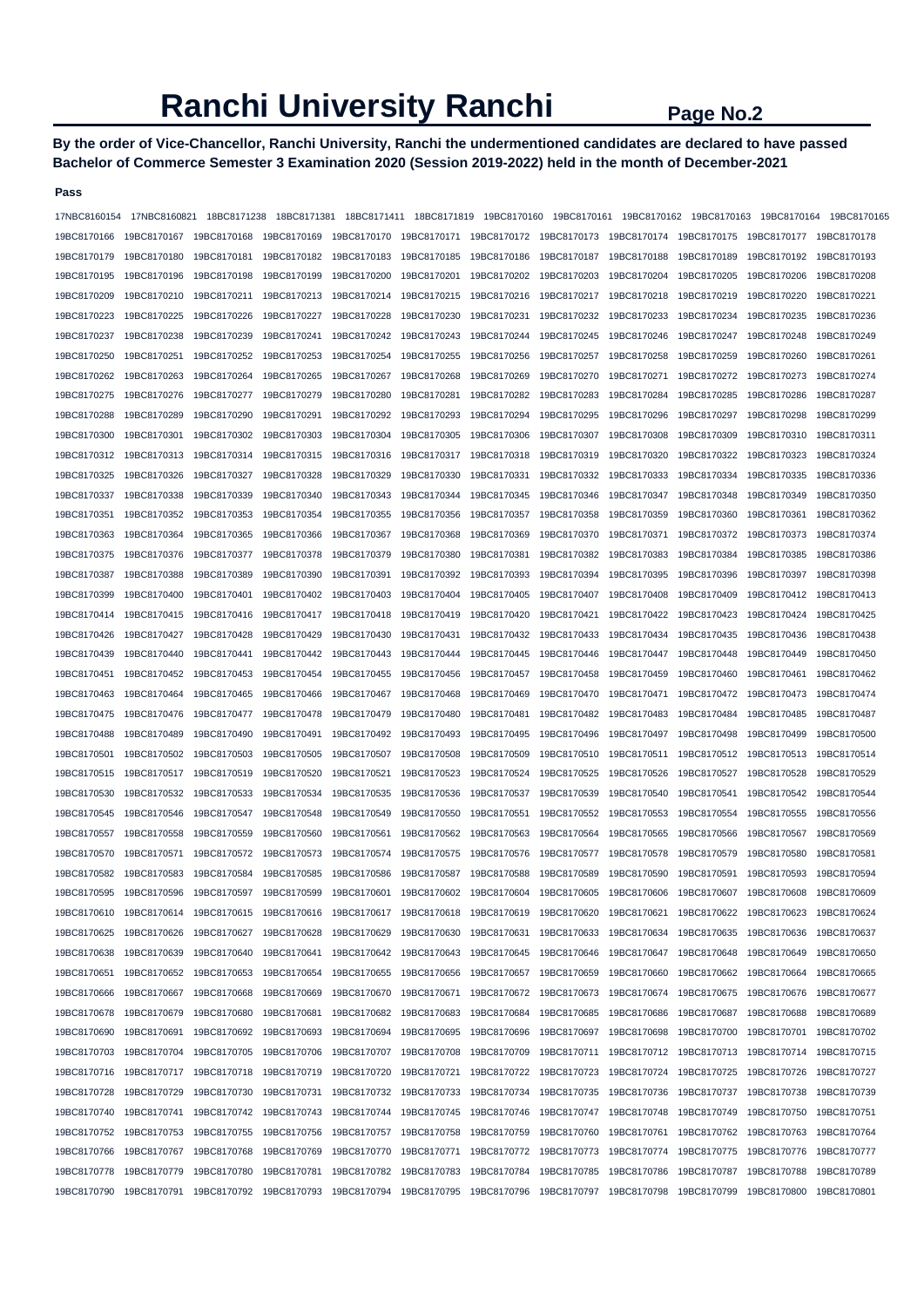**By the order of Vice-Chancellor, Ranchi University, Ranchi the undermentioned candidates are declared to have passed Bachelor of Commerce Semester 3 Examination 2020 (Session 2019-2022) held in the month of December-2021** 

| 19BC8170802 | 19BC8170803                     | 19BC8170804 | 19BC8170805 | 19BC8170806 | 19BC8170807 | 19BC8170808 | 19BC8170809 | 19BC8170810 | 19BC8170811 | 19BC8170812 | 19BC8170813 |
|-------------|---------------------------------|-------------|-------------|-------------|-------------|-------------|-------------|-------------|-------------|-------------|-------------|
|             |                                 |             |             |             |             |             |             |             |             |             |             |
| 19BC8170814 | 19BC8170815                     | 19BC8170816 | 19BC8170818 | 19BC8170819 | 19BC8170820 | 19BC8170821 | 19BC8170822 | 19BC8170823 | 19BC8170824 | 19BC8170825 | 19BC8170826 |
| 19BC8170827 | 19BC8170828                     | 19BC8170829 | 19BC8170830 | 19BC8170831 | 19BC8170833 | 19BC8170834 | 19BC8170835 | 19BC8170836 | 19BC8170837 | 19BC8170838 | 19BC8170839 |
| 19BC8170840 | 19BC8170841                     | 19BC8170842 | 19BC8170843 | 19BC8170844 | 19BC8170845 | 19BC8170847 | 19BC8170848 | 19BC8170849 | 19BC8170850 | 19BC8170851 | 19BC8170852 |
| 19BC8170853 | 19BC8170854                     | 19BC8170855 | 19BC8170856 | 19BC8170857 | 19BC8170858 | 19BC8170859 | 19BC8170860 | 19BC8170862 | 19BC8170863 | 19BC8170864 | 19BC8170865 |
| 19BC8170866 | 19BC8170867                     | 19BC8170868 | 19BC8170869 | 19BC8173029 | 19BC8173030 | 19BC8173418 | 19BC8174285 | 19BC8174286 | 19BC8174287 | 19BC8174289 | 19BC8174291 |
| 19BC8174292 | 19BC8174294                     | 19BC8174295 | 19BC8174296 | 19BC8174302 | 19BC8174329 | 19BC8174335 |             |             |             |             |             |
|             | <b>Bachelor of Commerce-BBA</b> |             |             |             |             |             |             |             |             |             |             |
| Pass        |                                 |             |             |             |             |             |             |             |             |             |             |
| 19BC8670001 | 19BC8670002                     | 19BC8670003 | 19BC8670004 | 19BC8670006 | 19BC8670007 | 19BC8670008 | 19BC8670009 | 19BC8670010 | 19BC8670012 | 19BC8670013 | 19BC8670014 |
| 19BC8670015 | 19BC8670016                     | 19BC8670018 | 19BC8670019 | 19BC8670020 | 19BC8670021 | 19BC8670023 | 19BC8670024 | 19BC8670025 | 19BC8670026 | 19BC8670027 | 19BC8670029 |
| 19BC8670030 | 19BC8670031                     | 19BC8670032 | 19BC8670033 | 19BC8670035 | 19BC8670039 | 19BC8670040 | 19BC8670041 | 19BC8670042 | 19BC8670043 | 19BC8670044 | 19BC8670046 |
| 19BC8670047 | 19BC8670048                     | 19BC8670049 | 19BC8670050 | 19BC8670051 | 19BC8670052 | 19BC8670053 | 19BC8670054 | 19BC8670055 | 19BC8670056 | 19BC8670057 | 19BC8670058 |
| 19BC8670060 | 19BC8670061                     | 19BC8670062 | 19BC8670063 | 19BC8670064 | 19BC8670065 | 19BC8670066 | 19BC8670067 | 19BC8670068 | 19BC8670069 | 19BC8670071 | 19BC8670073 |
| 19BC8670074 | 19BC8670075                     | 19BC8670076 | 19BC8670077 | 19BC8670078 | 19BC8670079 | 19BC8670080 | 19BC8670081 | 19BC8670082 | 19BC8670083 | 19BC8670084 | 19BC8670085 |
| 19BC8670086 | 19BC8670087                     | 19BC8670088 | 19BC8670089 | 19BC8670090 | 19BC8670092 | 19BC8670093 | 19BC8670094 | 19BC8670095 | 19BC8670096 | 19BC8670097 | 19BC8670098 |
| 19BC8670099 | 19BC8670100                     | 19BC8670101 | 19BC8670102 | 19BC8670103 | 19BC8670104 | 19BC8670106 | 19BC8670107 | 19BC8670108 | 19BC8670109 | 19BC8670110 | 19BC8670111 |
| 19BC8670112 | 19BC8670113                     | 19BC8670114 | 19BC8670115 | 19BC8670116 | 19BC8670117 | 19BC8670118 | 19BC8670119 | 19BC8670120 | 19BC8670121 | 19BC8670122 | 19BC8670123 |
| 19BC8670124 | 19BC8670125                     | 19BC8670126 | 19BC8670127 | 19BC8670128 | 19BC8670129 | 19BC8670130 | 19BC8670131 | 19BC8670133 | 19BC8670135 | 19BC8670137 | 19BC8670138 |
| 19BC8670139 | 19BC8670140                     | 19BC8670141 | 19BC8670142 | 19BC8670143 | 19BC8670144 | 19BC8670145 | 19BC8670146 | 19BC8670147 | 19BC8670149 | 19BC8670150 | 19BC8670151 |
| 19BC8670152 | 19BC8670154                     | 19BC8670155 | 19BC8670156 | 19BC8670157 | 19BC8670158 | 19BC8670159 | 19BC8674259 | 19BC8674277 | 19BC8674278 | 19BC8674281 | 19BC8674282 |
| 19BC8674283 | 19BC8674325                     | 19BC8674337 |             |             |             |             |             |             |             |             |             |

### **J.N.College Dhurwa, Ranchi**

#### **Bachelor of Commerce-Commerce**

**Pass** 

18BC8173177 18BC8173179 18BC8173197 19BC8173384 19BC8173385 19BC8173387 19BC8173388 19BC8173389 19BC8173391 19BC8173392 19BC8173393 19BC8173395 19BC8173396 19BC8173399 19BC8173401 19BC8173402 19BC8173405 19BC8173407 19BC8173409 19BC8173410 19BC8173411 19BC8173414

# **K.C.B. College, Bero**

# **Bachelor of Commerce-Commerce**

**Pass** 

18BC8172513 19BC8173047 19BC8173340 19BC8173343 19BC8173344 19BC8173345 19BC8173348 19BC8173350 19BC8173351 19BC8173352 19BC8173354 19BC8173356 19BC8173357 19BC8173359 19BC8173361 19BC8173362 19BC8173363 19BC8173364 19BC8173365 19BC8173366 19BC8173367 19BC8173371 19BC8173372 19BC8173373 19BC8173374 19BC8173375 19BC8173376 19BC8173377 19BC8173379

# **Kartik Oraon College, Gumla**

**Bachelor of Commerce-Computer Application Pass**  19BC5873025 **Bachelor of Commerce-Commerce Pass**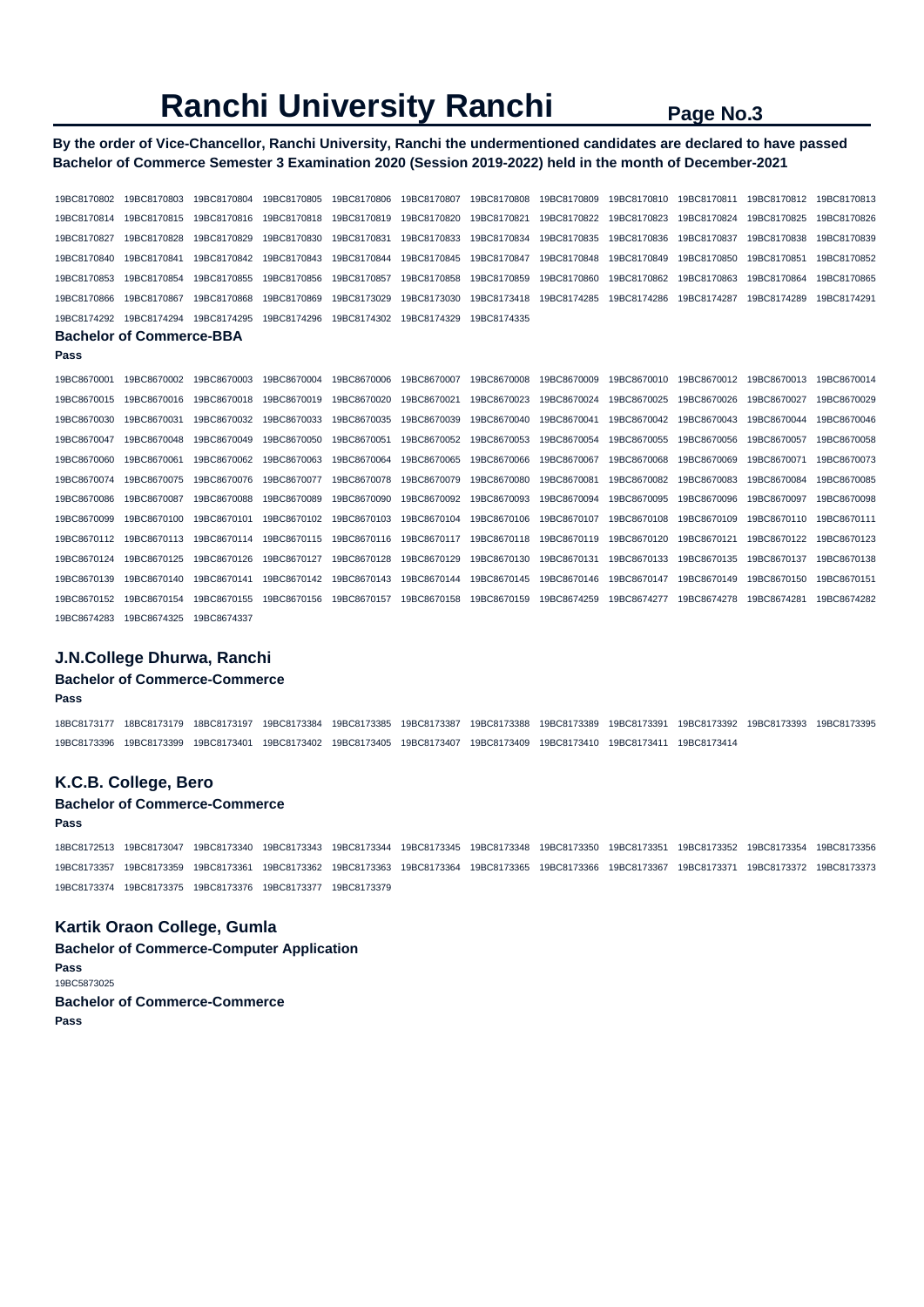**By the order of Vice-Chancellor, Ranchi University, Ranchi the undermentioned candidates are declared to have passed Bachelor of Commerce Semester 3 Examination 2020 (Session 2019-2022) held in the month of December-2021** 

18BC8173232 18BC8173263 18BC8173291 18BC8173301 18BC8173335 18BC8173348 19BC8172857 19BC8172858 19BC8172859 19BC8172860 19BC8172861 19BC8172862 19BC8172864 19BC8172865 19BC8172866 19BC8172868 19BC8172870 19BC8172871 19BC8172873 19BC8172874 19BC8172875 19BC8172876 19BC8172877 19BC8172878 19BC8172879 19BC8172880 19BC8172881 19BC8172882 19BC8172883 19BC8172886 19BC8172887 19BC8172888 19BC8172889 19BC8172890 19BC8172892 19BC8172893 19BC8172894 19BC8172895 19BC8172896 19BC8172898 19BC8172899 19BC8172900 19BC8172902 19BC8172904 19BC8172905 19BC8172906 19BC8172907 19BC8172909 19BC8172910 19BC8172911 19BC8172913 19BC8172914 19BC8172915 19BC8172916 19BC8172917 19BC8172919 19BC8172920 19BC8172921 19BC8172922 19BC8172923 19BC8172925 19BC8172928 19BC8172929 19BC8172930 19BC8172935 19BC8172937 19BC8172938 19BC8172939 19BC8172941 19BC8172942 19BC8172943 19BC8172944 19BC8172945 19BC8172946 19BC8172947 19BC8172948 19BC8172950 19BC8172951 19BC8172953 19BC8172954 19BC8172955 19BC8172956 19BC8172958 19BC8172959 19BC8172960 19BC8172961 19BC8172962 19BC8172963 19BC8172964 19BC8172965 19BC8172968 19BC8172969 19BC8172970 19BC8172971 19BC8172972 19BC8172973 19BC8172974 19BC8172975 19BC8172976 19BC8172977 19BC8172978 19BC8172979 19BC8172980 19BC8172981 19BC8172982 19BC8172983 19BC8172985 19BC8172987 19BC8172988 19BC8172991 19BC8172992 19BC8172993 19BC8172994 19BC8172996 19BC8172998 19BC8173000 19BC8173001 19BC8173002 19BC8173005 19BC8173006 19BC8173008 19BC8173009 19BC8173012 19BC8173013 19BC8173014 19BC8173015 19BC8173016 19BC8173017 19BC8173018 19BC8173019 19BC8173020 19BC8173021 19BC8173023 19BC8173024

### **Kartik Oraon College,Ratu,Ranchi**

**Bachelor of Commerce-Commerce** 

**Pass** 

19BC8174248 19BC8174250 19BC8174251 19BC8174252 19BC8174253 19BC8174255

### **KEJRIWAL INSTITUTE OF MANAGEMENT & DEVELOPMENT STUDIES**

**Bachelor of Commerce-BBA** 

```
Pass
```
19BC8674310 19BC8674311 19BC8674312 19BC8674314 19BC8674315 19BC8674316 19BC8674317 19BC8674318 19BC8674319 19BC8674320 19BC8674323 19BC8674324

#### **Mandar College, Mandar**

### **Bachelor of Commerce-Commerce**

#### **Pass**

17NBC8161435 18BC8172187 18BC8172266 19BC8172446 19BC8172448 19BC8172449 19BC8172450 19BC8172451 19BC8172452 19BC8172453 19BC8172454 19BC8172455 19BC8172456 19BC8172457 19BC8172459 19BC8172460 19BC8172461 19BC8172462 19BC8172463 19BC8172464 19BC8172465 19BC8172466 19BC8172467 19BC8172468 19BC8172469 19BC8172470 19BC8172473 19BC8172474 19BC8172475 19BC8172476 19BC8172478 19BC8172479 19BC8172480 19BC8172481 19BC8172482 19BC8172483 19BC8172485 19BC8172487 19BC8172488 19BC8172489 19BC8172490 19BC8172491 19BC8172492 19BC8172495 19BC8172497 19BC8172498 19BC8172501 19BC8172502 19BC8172503 19BC8172504 19BC8172505 19BC8172506 19BC8172507

#### **Nirmala College, Ranchi**

### **Bachelor of Commerce-Commerce**

```
Pass
```

| 18BC8173040                | 19BC8172232 | 19BC8172233 | 19BC8172234 | 19BC8172235 | 19BC8172236 | 19BC8172237 | 19BC8172238              | 19BC8172239 | 19BC8172240 | 19BC8172241 | 19BC8172242 |
|----------------------------|-------------|-------------|-------------|-------------|-------------|-------------|--------------------------|-------------|-------------|-------------|-------------|
| 19BC8172243                | 19BC8172244 | 19BC8172245 | 19BC8172246 | 19BC8172247 | 19BC8172248 | 19BC8172249 | 19BC8172250              | 19BC8172251 | 19BC8172252 | 19BC8172253 | 19BC8172254 |
| 19BC8172255                | 19BC8172256 | 19BC8172257 | 19BC8172258 | 19BC8172259 | 19BC8172261 | 19BC8172262 | 19BC8172263              | 19BC8172264 | 19BC8172265 | 19BC8172266 | 19BC8172267 |
| 19BC8172268                | 19BC8172269 | 19BC8172270 | 19BC8172271 | 19BC8172272 | 19BC8172273 | 19BC8172274 | 19BC8172276              | 19BC8172277 | 19BC8172278 | 19BC8172279 | 19BC8172281 |
| 19BC8172282                | 19BC8172283 | 19BC8172284 | 19BC8172285 | 19BC8172286 | 19BC8172287 | 19BC8172288 | 19BC8172290              | 19BC8172291 | 19BC8172292 | 19BC8172293 | 19BC8172294 |
| 19BC8172295                | 19BC8172296 | 19BC8172298 | 19BC8172299 | 19BC8172300 | 19BC8172301 |             |                          | 19BC8172304 | 19BC8172305 | 19BC8172306 | 19BC8172307 |
| 19BC8172308                | 19BC8172309 | 19BC8172310 | 19BC8172311 | 19BC8172312 | 19BC8172313 | 19BC8172314 | 19BC8172315              | 19BC8172316 | 19BC8172317 | 19BC8172318 | 19BC8172319 |
| 19BC8172320                | 19BC8172321 | 19BC8172322 | 19BC8172323 | 19BC8172324 | 19BC8172325 | 19BC8172326 | 19BC8172327              | 19BC8172328 | 19BC8172329 | 19BC8172330 | 19BC8172331 |
| 19BC8172332                | 19BC8172333 | 19BC8172334 | 19BC8172335 | 19BC8172336 | 19BC8172337 | 19BC8172338 | 19BC8172339              | 19BC8172340 | 19BC8172341 | 19BC8172342 | 19BC8172343 |
| 19BC8172344                | 19BC8172345 | 19BC8172347 | 19BC8172348 | 19BC8172349 | 19BC8172350 | 19BC8172351 | 19BC8172352              | 19BC8172353 | 19BC8172354 | 19BC8172355 | 19BC8172356 |
| 19BC8172357                | 19BC8172358 | 19BC8172359 | 19BC8172360 | 19BC8172361 | 19BC8172362 | 19BC8172363 | 19BC8172365              | 19BC8172366 | 19BC8172367 | 19BC8172368 | 19BC8172369 |
| 19BC8172370                | 19BC8172371 | 19BC8172372 | 19BC8172373 | 19BC8172374 | 19BC8172375 |             | 19BC8172376  19BC8172377 | 19BC8172378 | 19BC8172379 | 19BC8172380 | 19BC8172381 |
| 19BC8172383<br>19BC8172395 | 19BC8172384 | 19BC8172385 | 19BC8172386 | 19BC8172387 | 19BC8172388 | 19BC8172389 | 19BC8172390              | 19BC8172391 | 19BC8172392 | 19BC8172393 | 19BC8172394 |

**Bachelor of Commerce-BBA**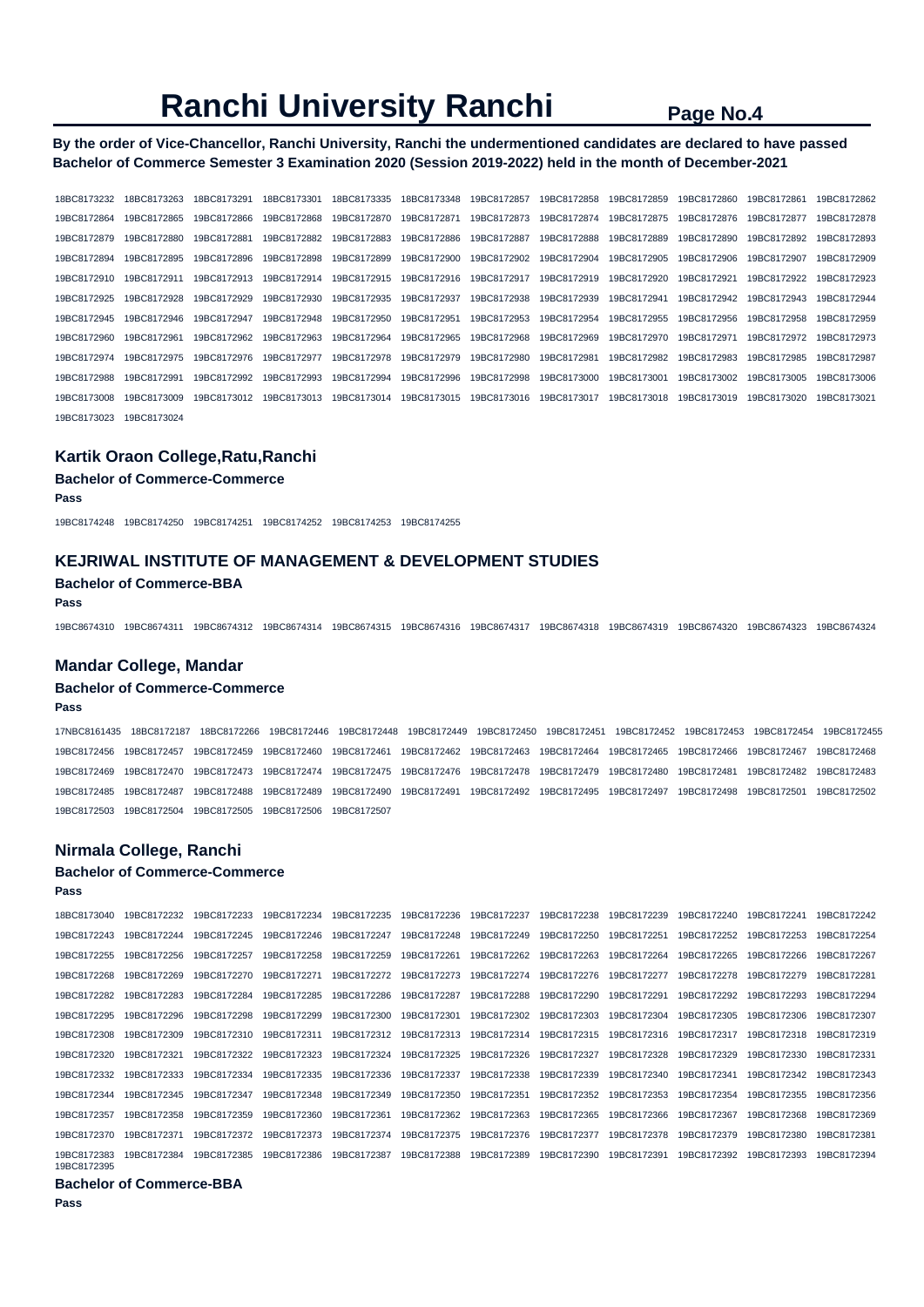# **By the order of Vice-Chancellor, Ranchi University, Ranchi the undermentioned candidates are declared to have passed Bachelor of Commerce Semester 3 Examination 2020 (Session 2019-2022) held in the month of December-2021**

19BC8672181 19BC8672182 19BC8672183 19BC8672184 19BC8672185 19BC8672186 19BC8672187 19BC8672189 19BC8672190 19BC8672191 19BC8672192 19BC8672193 19BC8672194 19BC8672195 19BC8672196 19BC8672197 19BC8672198 19BC8672199 19BC8672200 19BC8672201 19BC8672202 19BC8672203 19BC8672204 19BC8672205 19BC8672207 19BC8672208 19BC8672209 19BC8672210 19BC8672211 19BC8672212 19BC8672213 19BC8672214 19BC8672215 19BC8672216 19BC8672217 19BC8672219 19BC8672220 19BC8672221 19BC8672223 19BC8672224 19BC8672225 19BC8672226 19BC8672227 19BC8672228 19BC8672229 19BC8672230 19BC8672231

# **P.P.K.College, Bundu**

# **Bachelor of Commerce-Commerce**

**Pass** 

17NBC8161727 19BC8173422 19BC8173423 19BC8173425 19BC8173426 19BC8173427 19BC8173428 19BC8173429 19BC8173430 19BC8173431 19BC8173434 19BC8173435 19BC8173436 19BC8173437 19BC8173438 19BC8173440 19BC8173441 19BC8173442 19BC8173443 19BC8173444 19BC8173445 19BC8173446 19BC8173449 19BC8173450 19BC8173451 19BC8173452 19BC8173453 19BC8173454 19BC8173455 19BC8173457 19BC8173458 19BC8173460 19BC8173461 19BC8173464 19BC8173465 19BC8173466 19BC8173467 19BC8173468 19BC8173470 19BC8173471 19BC8173472 19BC8173473 19BC8173475

**Bachelor of Commerce-General** 

**Pass** 

17NBC0061679 19BC0073478 19BC0073479 19BC0073480

# **R.L.S.Y. College, Ranchi**

# **Bachelor of Commerce-Computer Application**

**Pass** 

19BC5872107 19BC5872108 19BC5872110 19BC5872111 19BC5872112

#### **Bachelor of Commerce-Commerce**

#### **Pass**

17NBC8163230 17NBC8163237 17NBC8163239 17NBC8163251 17NBC8163295 17NBC8163323 18BC8173402 18BC8173476 18BC8173483 18BC8173494 19BC8171979 19BC8171980 19BC8171981 19BC8171982 19BC8171984 19BC8171985 19BC8171986 19BC8171987 19BC8171990 19BC8171991 19BC8171993 19BC8171995 19BC8171997 19BC8171999 19BC8172002 19BC8172003 19BC8172004 19BC8172005 19BC8172006 19BC8172007 19BC8172008 19BC8172009 19BC8172011 19BC8172012 19BC8172013 19BC8172014 19BC8172016 19BC8172017 19BC8172020 19BC8172021 19BC8172022 19BC8172023 19BC8172025 19BC8172026 19BC8172028 19BC8172031 19BC8172032 19BC8172033 19BC8172034 19BC8172035 19BC8172036 19BC8172037 19BC8172038 19BC8172040 19BC8172041 19BC8172042 19BC8172044 19BC8172045 19BC8172046 19BC8172048 19BC8172049 19BC8172051 19BC8172052 19BC8172053 19BC8172055 19BC8172056 19BC8172057 19BC8172059 19BC8172060 19BC8172061 19BC8172063 19BC8172066 19BC8172067 19BC8172069 19BC8172070 19BC8172071 19BC8172074 19BC8172075 19BC8172076 19BC8172077 19BC8172078 19BC8172080 19BC8172081 19BC8172082 19BC8172083 19BC8172084 19BC8172086 19BC8172087 19BC8172088 19BC8172090 19BC8172091 19BC8172092 19BC8172093 19BC8172094 19BC8172095 19BC8172096 19BC8172097 19BC8172098 19BC8172099 19BC8172100 19BC8172101 19BC8172102 19BC8172103 19BC8172104 19BC8172105 19BC8172106 19BC8173032 19BC8173033 19BC8173034 19BC8173035 19BC8173037 19BC8173039 19BC8174256 19BC8174258

#### **Bachelor of Commerce-BBA Pass**

18BC8673364 **Bachelor of Commerce-General Pass**  17NBC0063216

#### **R.T.C. College, Ranchi**

# **Bachelor of Commerce-Commerce**

**Pass** 

19BC8170870 19BC8170872 19BC8170873 19BC8170874 19BC8170875 19BC8170876 19BC8170877 19BC8170879 19BC8170880 19BC8170881 19BC8170882 19BC8170883 19BC8170884 19BC8170886 19BC8170887 19BC8170888 19BC8170889 19BC8170890 19BC8170891 19BC8170892 19BC8170894 19BC8170899 19BC8170900 19BC8170901

# **S.G.M.College, Ranchi**

# **Bachelor of Commerce-Commerce**

**Pass** 

17NBC8163401 18BC8174843 18BC8174960 19BC8171808 19BC8171811 19BC8171813 19BC8171814 19BC8171816 19BC8171817 19BC8171818 19BC8171822 19BC8171823 19BC8171824 19BC8171829 19BC8171831 19BC8171833 19BC8171836 19BC8171840 19BC8171841 19BC8171842 19BC8171844 19BC8171845 19BC8171847 19BC8171848 19BC8171850 19BC8171851 19BC8171852 19BC8171854 19BC8171855 19BC8171857 19BC8171858 19BC8171859 19BC8171860 19BC8171861 19BC8171862 19BC8171864 19BC8171866 19BC8171869 19BC8171871 19BC8171872 19BC8171874 19BC8171877 19BC8174237 19BC8174238 19BC8174241 19BC8174243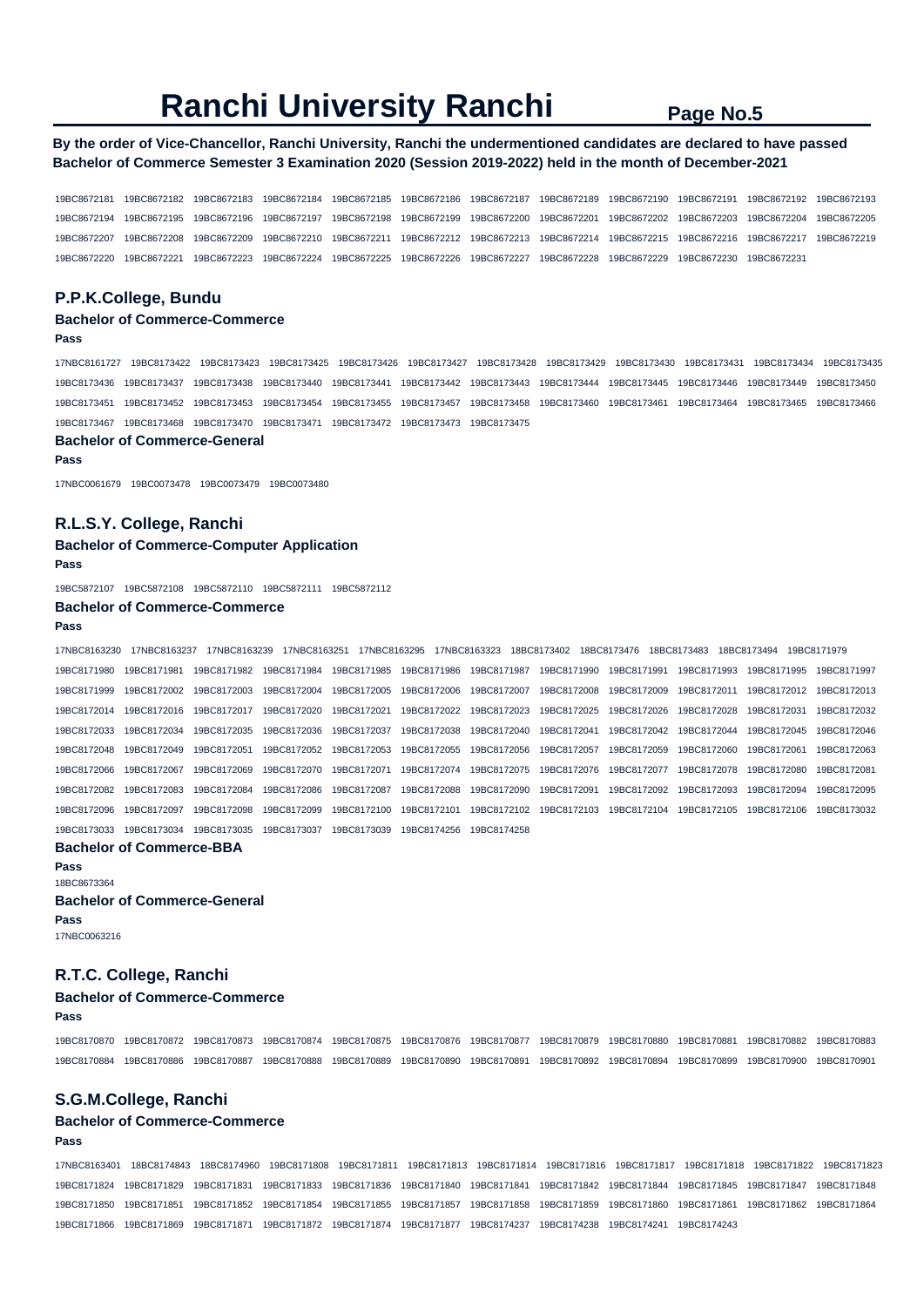**By the order of Vice-Chancellor, Ranchi University, Ranchi the undermentioned candidates are declared to have passed Bachelor of Commerce Semester 3 Examination 2020 (Session 2019-2022) held in the month of December-2021** 

**Bachelor of Commerce-BBA Pass** 

#### 19BC8671804 19BC8671806 **Bachelor of Commerce-General**

**Pass** 

17NBC0063360 19BC0071880 19BC0071882 19BC0071883 19BC0074246

# **S.S.Memorial College, Ranchi**

# **Bachelor of Commerce-Computer Application**

**Pass** 

19BC5873313

# **Bachelor of Commerce-Commerce**

**Pass** 

| 18BC8173637 | 18BC8173664                     | 18BC8173669 | 18BC8173738 | 18BC8173743 | 18BC8173815 | 18BC8173836 | 19BC8173062 | 19BC8173063 | 19BC8173064 | 19BC8173066 | 19BC8173067 |
|-------------|---------------------------------|-------------|-------------|-------------|-------------|-------------|-------------|-------------|-------------|-------------|-------------|
| 19BC8173068 | 19BC8173070                     | 19BC8173071 | 19BC8173072 | 19BC8173073 | 19BC8173074 | 19BC8173075 | 19BC8173076 | 19BC8173077 | 19BC8173078 | 19BC8173080 | 19BC8173082 |
| 19BC8173083 | 19BC8173084                     | 19BC8173085 | 19BC8173086 | 19BC8173087 | 19BC8173089 | 19BC8173090 | 19BC8173091 | 19BC8173092 | 19BC8173093 | 19BC8173094 | 19BC8173095 |
| 19BC8173097 | 19BC8173098                     | 19BC8173099 | 19BC8173100 | 19BC8173101 | 19BC8173102 | 19BC8173103 | 19BC8173105 | 19BC8173106 | 19BC8173107 | 19BC8173108 | 19BC8173109 |
| 19BC8173110 | 19BC8173111                     | 19BC8173112 | 19BC8173113 | 19BC8173114 | 19BC8173116 | 19BC8173117 | 19BC8173118 | 19BC8173120 | 19BC8173123 | 19BC8173124 | 19BC8173125 |
| 19BC8173126 | 19BC8173127                     | 19BC8173128 | 19BC8173129 | 19BC8173130 | 19BC8173131 | 19BC8173134 | 19BC8173135 | 19BC8173136 | 19BC8173138 | 19BC8173140 | 19BC8173142 |
| 19BC8173143 | 19BC8173146                     | 19BC8173149 | 19BC8173150 | 19BC8173151 | 19BC8173152 | 19BC8173156 | 19BC8173157 | 19BC8173158 | 19BC8173159 | 19BC8173160 | 19BC8173162 |
| 19BC8173163 | 19BC8173165                     | 19BC8173166 | 19BC8173167 | 19BC8173168 | 19BC8173172 | 19BC8173174 | 19BC8173175 | 19BC8173176 | 19BC8173177 | 19BC8173178 | 19BC8173179 |
| 19BC8173180 | 19BC8173182                     | 19BC8173184 | 19BC8173185 | 19BC8173186 | 19BC8173188 | 19BC8173191 | 19BC8173192 | 19BC8173193 | 19BC8173195 | 19BC8173197 | 19BC8173198 |
| 19BC8173200 | 19BC8173201                     | 19BC8173202 | 19BC8173203 | 19BC8173205 | 19BC8173206 | 19BC8173207 | 19BC8173208 | 19BC8173209 | 19BC8173210 | 19BC8173211 | 19BC8173213 |
| 19BC8173214 | 19BC8173215                     | 19BC8173216 | 19BC8173218 | 19BC8173219 | 19BC8173220 | 19BC8173221 | 19BC8173222 | 19BC8173223 | 19BC8173224 | 19BC8173225 | 19BC8173226 |
| 19BC8173227 | 19BC8173229                     | 19BC8173230 | 19BC8173231 | 19BC8173232 | 19BC8173233 | 19BC8173234 | 19BC8173235 | 19BC8173236 | 19BC8173237 | 19BC8173238 | 19BC8173239 |
| 19BC8173242 | 19BC8173243                     | 19BC8173244 | 19BC8173245 | 19BC8173246 | 19BC8173247 | 19BC8173248 | 19BC8173249 | 19BC8173250 | 19BC8173251 | 19BC8173252 | 19BC8173253 |
| 19BC8173254 | 19BC8173255                     | 19BC8173256 | 19BC8173259 | 19BC8173260 | 19BC8173261 | 19BC8173262 | 19BC8173263 | 19BC8173264 | 19BC8173265 | 19BC8173266 | 19BC8173268 |
| 19BC8173270 | 19BC8173271                     | 19BC8173273 | 19BC8173274 | 19BC8173275 | 19BC8173276 | 19BC8173277 | 19BC8173278 | 19BC8173279 | 19BC8173280 | 19BC8173282 | 19BC8173285 |
| 19BC8173286 | 19BC8173287                     | 19BC8173288 | 19BC8173289 | 19BC8173291 | 19BC8173292 | 19BC8173293 | 19BC8173294 | 19BC8173295 | 19BC8173296 | 19BC8173299 | 19BC8173300 |
| 19BC8173301 | 19BC8173303                     | 19BC8173304 | 19BC8173305 | 19BC8173306 | 19BC8173307 | 19BC8173308 | 19BC8173310 | 19BC8173312 | 19BC8174350 |             |             |
|             | <b>Bachelor of Commerce-BBA</b> |             |             |             |             |             |             |             |             |             |             |

#### **Pass**

**Pass** 

19BC8673049 19BC8673050 19BC8673053 19BC8673055 19BC8673057 19BC8673060 19BC8673061

**Bachelor of Commerce-General** 

19BC0073333 19BC0073334 19BC0073336

19BC0073318 19BC0073320 19BC0073321 19BC0073322 19BC0073324 19BC0073325 19BC0073326 19BC0073327 19BC0073329 19BC0073330 19BC0073331 19BC0073332

# **Silli College, Silli**

# **Bachelor of Commerce-Commerce**

**Pass** 

17NBC8161827 18BC8175001 18BC8175018 19BC8172116 19BC8172117 19BC8172118 19BC8172120 19BC8172121 19BC8172122 19BC8172123 19BC8172124 19BC8172126 19BC8172127 19BC8172128 19BC8172129 19BC8172130 19BC8172131 19BC8172132 19BC8172133 19BC8172134 19BC8172135 19BC8172136 19BC8172137 19BC8172139 19BC8172140 19BC8172142 19BC8172143 19BC8172144 19BC8172145 19BC8172146 19BC8172147 19BC8172148 19BC8172150 19BC8172151 19BC8172152 19BC8172153 19BC8172154 19BC8172155 19BC8172157 19BC8172158 19BC8172160 19BC8172161 19BC8172162 19BC8172163 19BC8172164 19BC8172165 19BC8172166 19BC8172167 19BC8172168 19BC8172170 19BC8172171 19BC8172172 19BC8172173 19BC8172174 19BC8172175 19BC8172176 19BC8172177 19BC8172178 19BC8174236

# **Simdega College, Simdega**

**Bachelor of Commerce-Commerce** 

**Pass**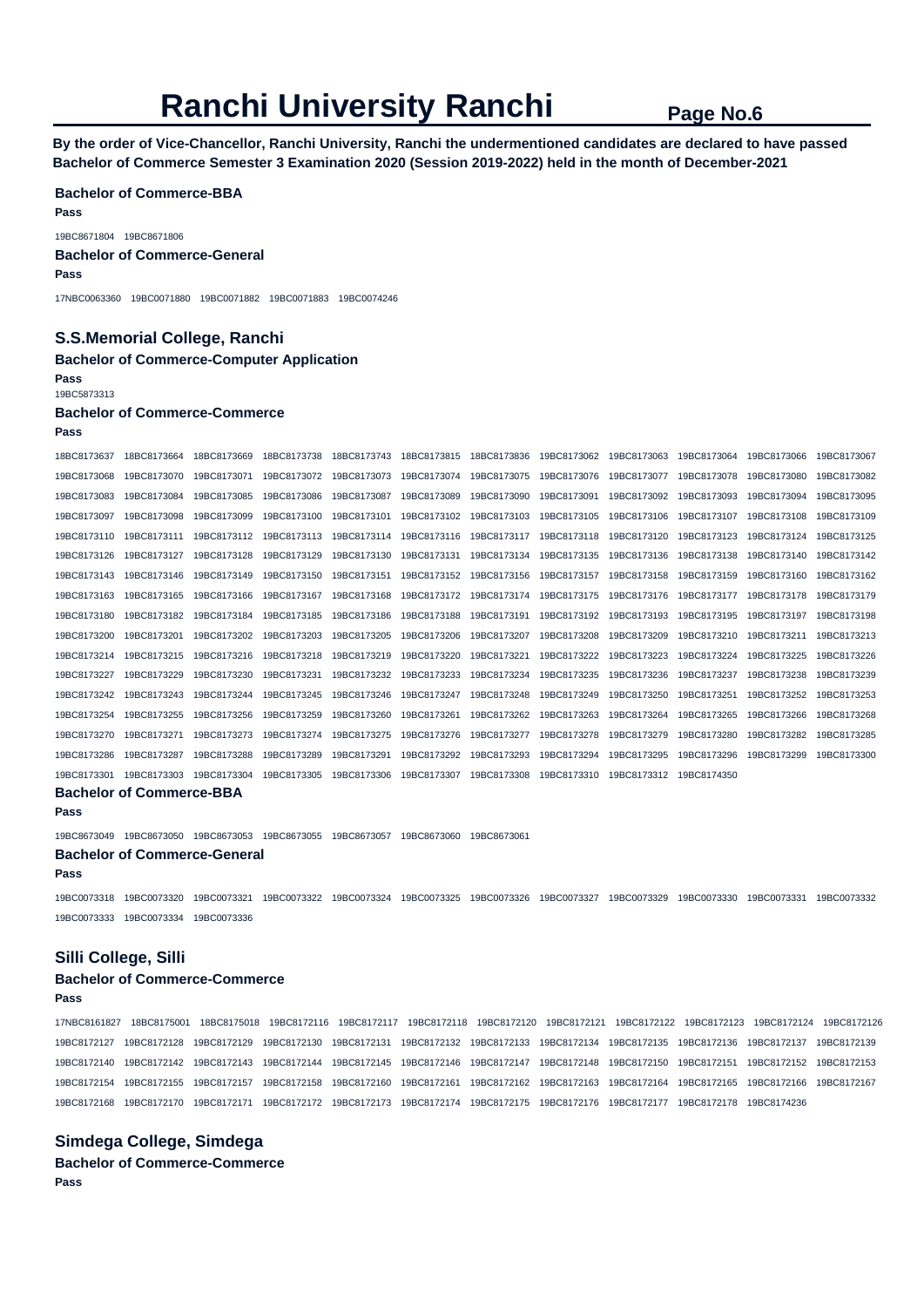**By the order of Vice-Chancellor, Ranchi University, Ranchi the undermentioned candidates are declared to have passed Bachelor of Commerce Semester 3 Examination 2020 (Session 2019-2022) held in the month of December-2021** 

18BC8172764 19BC8171894 19BC8171895 19BC8171896 19BC8171897 19BC8171898 19BC8171900 19BC8171901 19BC8171902 19BC8171903 19BC8171904 19BC8171905 19BC8171906 19BC8171907 19BC8171908 19BC8171910 19BC8171911 19BC8171913 19BC8171914 19BC8171915 19BC8171916 19BC8171917 19BC8171921 19BC8171922 19BC8171923 19BC8171924 19BC8171925 19BC8171926 19BC8171928 19BC8171929 19BC8171931 19BC8171934 19BC8171935 19BC8171937 19BC8171938 19BC8171939 19BC8171940 19BC8171941 19BC8171943 19BC8171944 19BC8171945 19BC8171948 19BC8171951 19BC8171953 19BC8171954 19BC8171955 19BC8171956 19BC8171960 19BC8171961 19BC8171962 19BC8171963 19BC8171964 19BC8171965 19BC8171967 19BC8171968 19BC8171970 19BC8171974 19BC8171977 19BC8171978 19BC8174300 19BC8174301

# **St. Paul College, Ranchi**

#### **Bachelor of Commerce-Commerce Pass**

| 17NBC8162659 | 18BC8174360                     | 18BC8174362                         | 18BC8174399 | 18BC8174404 | 18BC8174411 | 18BC8174454 | 18BC8174483 | 18BC8174522 | 18BC8174579 | 18BC8174598 | 18BC8174681 |
|--------------|---------------------------------|-------------------------------------|-------------|-------------|-------------|-------------|-------------|-------------|-------------|-------------|-------------|
| 18BC8174683  | 19BC8170993                     | 19BC8170994                         | 19BC8170995 | 19BC8170996 | 19BC8170997 | 19BC8170998 | 19BC8170999 | 19BC8171000 | 19BC8171001 | 19BC8171003 | 19BC8171005 |
| 19BC8171006  | 19BC8171008                     | 19BC8171010                         | 19BC8171011 | 19BC8171012 | 19BC8171014 | 19BC8171017 | 19BC8171018 | 19BC8171019 | 19BC8171020 | 19BC8171021 | 19BC8171022 |
| 19BC8171023  | 19BC8171024                     | 19BC8171025                         | 19BC8171026 | 19BC8171027 | 19BC8171028 | 19BC8171030 | 19BC8171031 | 19BC8171032 | 19BC8171034 | 19BC8171035 | 19BC8171036 |
| 19BC8171038  | 19BC8171039                     | 19BC8171040                         | 19BC8171045 | 19BC8171046 | 19BC8171047 | 19BC8171048 | 19BC8171050 | 19BC8171051 | 19BC8171052 | 19BC8171053 | 19BC8171056 |
| 19BC8171057  | 19BC8171058                     | 19BC8171059                         | 19BC8171060 | 19BC8171061 | 19BC8171062 | 19BC8171063 | 19BC8171064 | 19BC8171066 | 19BC8171067 | 19BC8171068 | 19BC8171069 |
| 19BC8171070  | 19BC8171072                     | 19BC8171074                         | 19BC8171075 | 19BC8171076 | 19BC8171077 | 19BC8171078 | 19BC8171079 | 19BC8171080 | 19BC8171081 | 19BC8171082 | 19BC8171083 |
| 19BC8171084  | 19BC8171086                     | 19BC8171087                         | 19BC8171088 | 19BC8171089 | 19BC8171090 | 19BC8171091 | 19BC8171092 | 19BC8171093 | 19BC8171094 | 19BC8171095 | 19BC8171096 |
| 19BC8171097  | 19BC8171099                     | 19BC8171100                         | 19BC8171101 | 19BC8171102 | 19BC8171103 | 19BC8171104 | 19BC8171105 | 19BC8171106 | 19BC8171107 | 19BC8171108 | 19BC8171109 |
| 19BC8171110  | 19BC8171111                     | 19BC8171112                         | 19BC8171113 | 19BC8171114 | 19BC8171115 | 19BC8171117 | 19BC8171118 | 19BC8171119 | 19BC8171120 | 19BC8171121 | 19BC8171122 |
| 19BC8171123  | 19BC8171124                     | 19BC8171126                         | 19BC8171127 | 19BC8171130 | 19BC8171131 | 19BC8171132 | 19BC8171135 | 19BC8171136 | 19BC8171137 | 19BC8171138 | 19BC8171139 |
| 19BC8171140  | 19BC8171141                     | 19BC8171142                         | 19BC8171143 | 19BC8171145 | 19BC8171146 | 19BC8171148 | 19BC8171149 | 19BC8171150 | 19BC8171151 | 19BC8171152 | 19BC8171153 |
| 19BC8171154  | 19BC8171155                     | 19BC8171156                         | 19BC8171157 | 19BC8171158 | 19BC8171159 | 19BC8171160 | 19BC8171161 | 19BC8171162 | 19BC8171164 | 19BC8171165 | 19BC8171166 |
| 19BC8171167  | 19BC8171168                     | 19BC8171170                         | 19BC8171171 | 19BC8171172 | 19BC8171173 | 19BC8171174 | 19BC8171176 | 19BC8171177 | 19BC8171178 | 19BC8171179 | 19BC8171180 |
| 19BC8171181  | 19BC8171182                     | 19BC8171183                         | 19BC8171184 | 19BC8171185 | 19BC8171187 | 19BC8171188 | 19BC8171189 | 19BC8171190 | 19BC8171191 | 19BC8171192 | 19BC8171193 |
| 19BC8171194  | 19BC8171195                     | 19BC8171197                         | 19BC8171198 | 19BC8171199 | 19BC8171200 | 19BC8171202 | 19BC8171203 | 19BC8171204 | 19BC8171205 | 19BC8171206 | 19BC8171207 |
| 19BC8171209  | 19BC8171210                     | 19BC8171211                         | 19BC8171212 | 19BC8171213 | 19BC8171214 | 19BC8171215 | 19BC8171216 | 19BC8171217 | 19BC8171218 | 19BC8171219 | 19BC8171220 |
| 19BC8171221  | 19BC8171222                     | 19BC8171223                         | 19BC8171225 | 19BC8171226 | 19BC8171227 | 19BC8171228 | 19BC8171229 | 19BC8171230 | 19BC8171231 | 19BC8171232 | 19BC8171234 |
| 19BC8171236  | 19BC8171237                     | 19BC8171238                         | 19BC8171240 | 19BC8171241 | 19BC8171242 | 19BC8171243 | 19BC8171244 | 19BC8171245 | 19BC8171246 | 19BC8171247 | 19BC8171248 |
| 19BC8171249  | 19BC8171250                     | 19BC8171251                         | 19BC8171252 | 19BC8171253 | 19BC8171254 | 19BC8171255 | 19BC8171256 | 19BC8171257 | 19BC8171258 | 19BC8171259 | 19BC8171260 |
| 19BC8171261  | 19BC8171262                     | 19BC8171263                         | 19BC8171264 | 19BC8171265 | 19BC8171266 | 19BC8171267 | 19BC8171268 | 19BC8171270 | 19BC8171271 | 19BC8171272 | 19BC8171273 |
| 19BC8171274  | 19BC8171275                     | 19BC8171276                         | 19BC8171278 | 19BC8171280 | 19BC8171281 | 19BC8171282 | 19BC8171283 | 19BC8171284 | 19BC8171285 | 19BC8171286 | 19BC8171288 |
| 19BC8171289  | 19BC8171290                     | 19BC8171291                         | 19BC8171292 | 19BC8171293 | 19BC8171295 | 19BC8171296 | 19BC8171297 | 19BC8171298 | 19BC8171299 | 19BC8171301 | 19BC8171302 |
| 19BC8171303  | 19BC8171304                     | 19BC8171305                         | 19BC8171308 | 19BC8171309 | 19BC8171310 | 19BC8171311 | 19BC8171312 | 19BC8171313 | 19BC8171314 | 19BC8171315 | 19BC8171316 |
| 19BC8171317  | 19BC8171318                     | 19BC8171319                         | 19BC8171320 | 19BC8171321 | 19BC8171322 | 19BC8171323 | 19BC8171324 | 19BC8171325 | 19BC8171326 | 19BC8171327 | 19BC8171328 |
| 19BC8171329  | 19BC8171330                     | 19BC8171332                         | 19BC8171333 | 19BC8171334 | 19BC8171335 | 19BC8171336 | 19BC8171337 | 19BC8171339 | 19BC8171340 | 19BC8171341 | 19BC8171342 |
| 19BC8171343  | 19BC8171344                     | 19BC8171345                         | 19BC8171346 | 19BC8171349 | 19BC8171350 | 19BC8171351 | 19BC8171352 | 19BC8171353 | 19BC8171354 | 19BC8171355 | 19BC8171356 |
| 19BC8171357  | 19BC8171358                     | 19BC8171359                         | 19BC8171361 | 19BC8171362 | 19BC8171363 |             |             |             |             |             |             |
|              | <b>Bachelor of Commerce-BBA</b> |                                     |             |             |             |             |             |             |             |             |             |
| Pass         |                                 |                                     |             |             |             |             |             |             |             |             |             |
| 19BC8670964  | 19BC8670965                     | 19BC8670966                         | 19BC8670967 | 19BC8670968 | 19BC8670969 | 19BC8670970 | 19BC8670972 | 19BC8670973 | 19BC8670975 | 19BC8670976 | 19BC8670978 |
| 19BC8670979  | 19BC8670980                     | 19BC8670981                         | 19BC8670983 | 19BC8670984 | 19BC8670985 | 19BC8670986 | 19BC8670987 | 19BC8670988 | 19BC8670989 | 19BC8670991 | 19BC8670992 |
|              |                                 | <b>Bachelor of Commerce-General</b> |             |             |             |             |             |             |             |             |             |

# **Pass**

19BC0071364 19BC0071365 19BC0071374

# **St. Xaviers College, Simdega**

**Bachelor of Commerce-Commerce** 

**Pass**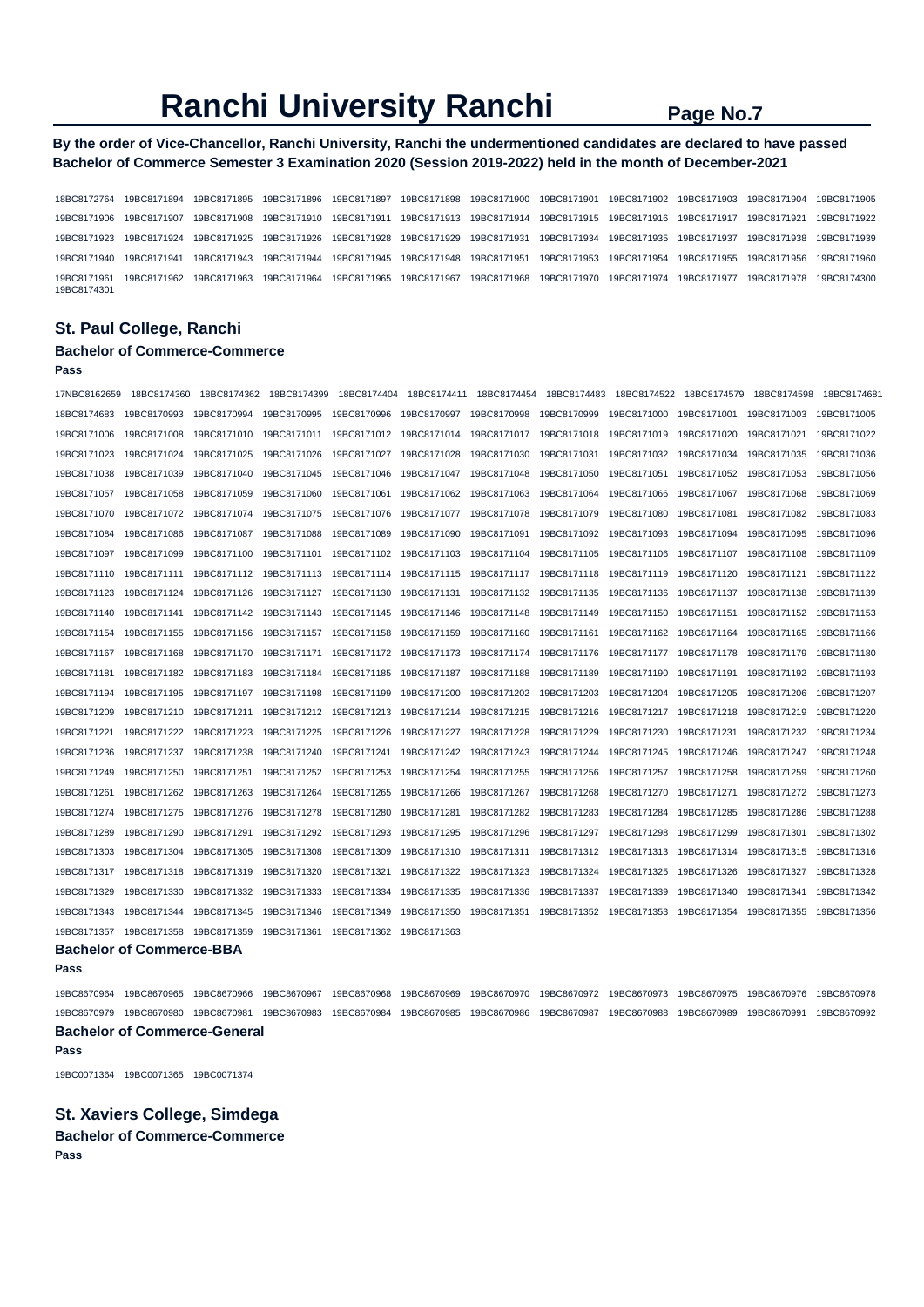**By the order of Vice-Chancellor, Ranchi University, Ranchi the undermentioned candidates are declared to have passed Bachelor of Commerce Semester 3 Examination 2020 (Session 2019-2022) held in the month of December-2021** 

18BC8175222 19BC8171376 19BC8171377 19BC8171378 19BC8171379 19BC8171380 19BC8171381 19BC8171382 19BC8171383 19BC8171384 19BC8171386 19BC8171388 19BC8171389 19BC8171390 19BC8171391 19BC8171392 19BC8171393 19BC8171394 19BC8171395 19BC8171396 19BC8171397 19BC8171398 19BC8171399 19BC8171400 19BC8171401 19BC8171402 19BC8171403 19BC8171406 19BC8171407 19BC8171409 19BC8171410 19BC8171412 19BC8171414 19BC8171415 19BC8171416 19BC8171417 19BC8171418 19BC8171419 19BC8171420 19BC8171422 19BC8171423 19BC8171424 19BC8171425 19BC8171426 19BC8171427 19BC8171428 19BC8171429 19BC8171430 19BC8171431 19BC8171432 19BC8171434 19BC8171435 19BC8171437 19BC8171438 19BC8171439 19BC8171440 19BC8171441 19BC8171442 19BC8171444 19BC8171445 19BC8171446 19BC8171447 19BC8171448 19BC8171449 19BC8171450 19BC8171451 19BC8171452 19BC8171453 19BC8171454 19BC8171455 19BC8171456 19BC8171458 19BC8171459 19BC8171460 19BC8171461 19BC8171462 19BC8171463 19BC8171464 19BC8171465 19BC8171466 19BC8171467 19BC8171468 19BC8171469 19BC8171470 19BC8171471 19BC8171472 19BC8171475 19BC8171476 19BC8171477 19BC8171478 19BC8171479 19BC8171480 19BC8171481 19BC8171482 19BC8171483 19BC8171484 19BC8171485 19BC8171486 19BC8171487 19BC8171488

#### **Tana Bhagat College, Ghaghra**

# **Bachelor of Commerce-Commerce**

**Pass** 

19BC8171491 19BC8171494 19BC8171495 19BC8171496 19BC8171497 19BC8172418 19BC8173481

**Bachelor of Commerce-General** 

**Pass** 

19BC0073482

### **U.K.S.Mahavidyalaya, Dakra**

# **Bachelor of Commerce-Commerce Pass**

19BC8170932 19BC8170934 19BC8170935 19BC8170936 19BC8170937 19BC8170938 19BC8170939 19BC8170940 19BC8170943 19BC8170944 19BC8170947 19BC8170948 19BC8170949 19BC8170950 19BC8170953 19BC8170954 19BC8170956 19BC8170957 19BC8170958 19BC8170959 19BC8170960 19BC8173031

# **Bachelor of Commerce-General**

**Pass**  19BC0070961

# **Y. S. Mahavidyalaya,Dhurwa,Ranchi**

#### **Bachelor of Commerce-Computer Application**

**Pass** 

19BC5871796 19BC5871797 19BC5871798 19BC5871799 19BC5871800 19BC5871801 19BC5871802 19BC5872434 19BC5872435 19BC5872436 19BC5872438 19BC5872440 19BC5873043

#### **Bachelor of Commerce-Commerce**

**Pass** 

| 17NBC8163512 | 19BC8171499 | 19BC8171500 | 19BC8171501 |             |             |             |                         |             | 19BC8171502 19BC8171503 19BC8171505 19BC8171506 19BC8171507 19BC8171508 19BC8171509 |             | 19BC8171510 |
|--------------|-------------|-------------|-------------|-------------|-------------|-------------|-------------------------|-------------|-------------------------------------------------------------------------------------|-------------|-------------|
| 19BC8171511  | 19BC8171514 | 19BC8171515 | 19BC8171518 | 19BC8171519 | 19BC8171520 | 19BC8171521 | 19BC8171522             | 19BC8171523 | 19BC8171524                                                                         | 19BC8171525 | 19BC8171527 |
| 19BC8171528  | 19BC8171529 | 19BC8171530 | 19BC8171531 | 19BC8171532 | 19BC8171533 | 19BC8171535 | 19BC8171536             | 19BC8171537 | 19BC8171538                                                                         | 19BC8171539 | 19BC8171541 |
| 19BC8171544  | 19BC8171546 | 19BC8171548 | 19BC8171549 | 19BC8171551 | 19BC8171553 | 19BC8171555 | 19BC8171556             | 19BC8171557 | 19BC8171559                                                                         | 19BC8171561 | 19BC8171562 |
| 19BC8171563  | 19BC8171564 | 19BC8171565 | 19BC8171566 | 19BC8171567 | 19BC8171568 | 19BC8171570 | 19BC8171571             | 19BC8171572 | 19BC8171574                                                                         | 19BC8171575 | 19BC8171577 |
| 19BC8171578  | 19BC8171580 | 19BC8171581 | 19BC8171582 | 19BC8171583 | 19BC8171584 | 19BC8171586 | 19BC8171587             | 19BC8171590 | 19BC8171591                                                                         | 19BC8171592 | 19BC8171593 |
| 19BC8171594  | 19BC8171595 | 19BC8171597 | 19BC8171598 | 19BC8171600 | 19BC8171602 | 19BC8171603 | 19BC8171604 19BC8171605 |             | 19BC8171606                                                                         | 19BC8171607 | 19BC8171608 |
| 19BC8171609  | 19BC8171610 | 19BC8171611 | 19BC8171612 | 19BC8171613 | 19BC8171614 | 19BC8171615 | 19BC8171616             | 19BC8171617 | 19BC8171618                                                                         | 19BC8171619 | 19BC8171621 |
| 19BC8171622  | 19BC8171623 | 19BC8171624 | 19BC8171626 | 19BC8171627 | 19BC8171628 | 19BC8171629 | 19BC8171630             | 19BC8171631 | 19BC8171633                                                                         | 19BC8171634 | 19BC8171635 |
| 19BC8171636  | 19BC8171637 | 19BC8171640 | 19BC8171641 | 19BC8171643 | 19BC8171644 | 19BC8171645 | 19BC8171649             | 19BC8171650 | 19BC8171651                                                                         | 19BC8171652 | 19BC8171653 |
| 19BC8171656  | 19BC8171657 | 19BC8171658 | 19BC8171660 | 19BC8171661 | 19BC8171662 | 19BC8171663 | 19BC8171665             | 19BC8171668 | 19BC8171669                                                                         | 19BC8171670 | 19BC8171672 |
| 19BC8171673  | 19BC8171674 | 19BC8171675 |             |             | 19BC8171678 | 19BC8171679 | 19BC8171680             | 19BC8171682 | 19BC8171683                                                                         | 19BC8171684 | 19BC8171685 |
| 19BC8171686  | 19BC8171687 | 19BC8171688 | 19BC8171689 | 19BC8171690 | 19BC8171692 | 19BC8171693 | 19BC8171695             | 19BC8171696 | 19BC8171697                                                                         | 19BC8171698 | 19BC8171699 |
| 19BC8171700  | 19BC8171701 | 19BC8171704 | 19BC8171706 | 19BC8171707 | 19BC8171708 | 19BC8171709 | 19BC8171710             | 19BC8171711 | 19BC8171712                                                                         | 19BC8171713 | 19BC8171715 |
|              |             | 19BC8171721 |             |             |             |             |                         |             |                                                                                     |             | 19BC8171731 |
| 19BC8171734  | 19BC8171735 | 19BC8171737 | 19BC8171795 | 19BC8172419 | 19BC8172420 | 19BC8172421 | 19BC8172425             | 19BC8172428 | 19BC8172429                                                                         |             |             |

**Bachelor of Commerce-BBA** 

**Pass**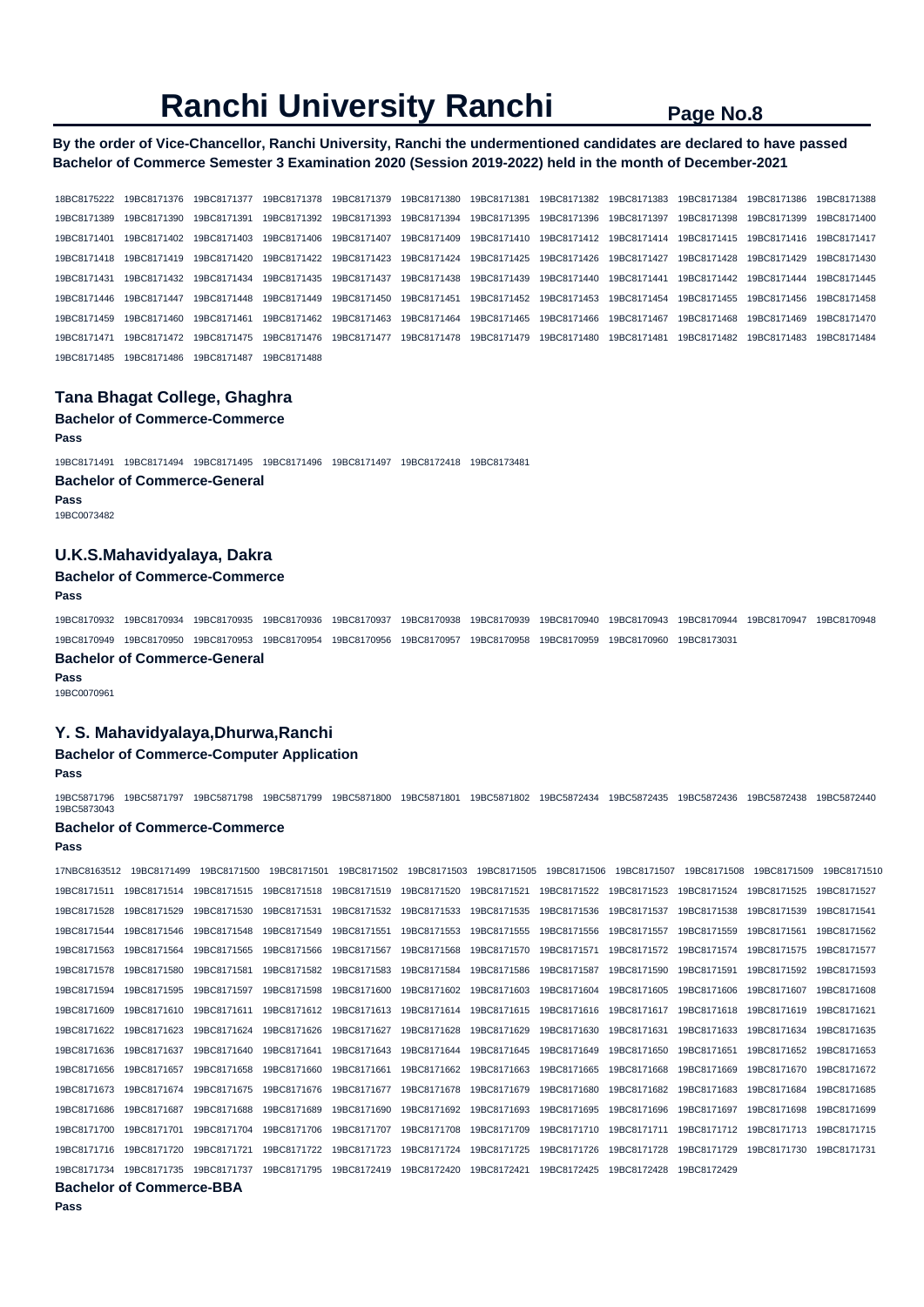# **By the order of Vice-Chancellor, Ranchi University, Ranchi the undermentioned candidates are declared to have passed Bachelor of Commerce Semester 3 Examination 2020 (Session 2019-2022) held in the month of December-2021**

19BC8671738 19BC8671739 19BC8671741 19BC8671743 19BC8671744 19BC8671746 19BC8671747 19BC8671748 19BC8671750 19BC8671751 19BC8671752 19BC8671754 19BC8671755 19BC8671757 19BC8671758 19BC8671760 19BC8671762 19BC8671763 19BC8671764 19BC8671765 19BC8671766 19BC8671768 19BC8671769 19BC8671770 19BC8671772 19BC8671775 19BC8671776 19BC8671777 19BC8671778 19BC8671779 19BC8671780 19BC8671781 19BC8671782 19BC8671783 19BC8671784 19BC8671785 19BC8671786 19BC8671788 19BC8671791 19BC8671792 19BC8671794 19BC8672430 19BC8672431 19BC8672432 19BC8672433

# **Doranda College, Ranchi**

# **Bachelor of Commerce-Computer Application**

**Pass** 

19BC5874206 19BC5874207 19BC5874208 19BC5874209 19BC5874210 19BC5874211 19BC5874212 19BC5874213 19BC5874214 19BC5874215 19BC5874216 19BC5874217 19BC5874218 19BC5874219

### **Bachelor of Commerce-Commerce**

#### **Pass**

| 17NBC8163930 | 17NBC8163961 | 17NBC8164269 | 17NBC8164288 | 17NBC8164637 |             | 18BC8170222 18BC8170768 | 18BC8170786 | 18BC8170814 | 18BC8175325 | 19BC8173658 |             |
|--------------|--------------|--------------|--------------|--------------|-------------|-------------------------|-------------|-------------|-------------|-------------|-------------|
| 19BC8173659  | 19BC8173660  | 19BC8173661  | 19BC8173662  | 19BC8173664  | 19BC8173665 | 19BC8173666             | 19BC8173667 | 19BC8173668 | 19BC8173669 | 19BC8173670 | 19BC8173671 |
| 19BC8173672  | 19BC8173673  | 19BC8173676  | 19BC8173677  | 19BC8173679  | 19BC8173680 | 19BC8173681             | 19BC8173682 | 19BC8173683 | 19BC8173684 | 19BC8173687 | 19BC8173688 |
| 19BC8173689  | 19BC8173690  | 19BC8173691  | 19BC8173692  | 19BC8173693  | 19BC8173694 | 19BC8173695             | 19BC8173696 | 19BC8173697 | 19BC8173698 | 19BC8173699 | 19BC8173701 |
| 19BC8173703  | 19BC8173704  | 19BC8173705  | 19BC8173706  | 19BC8173707  | 19BC8173708 | 19BC8173709             | 19BC8173710 | 19BC8173711 | 19BC8173713 | 19BC8173715 | 19BC8173716 |
| 19BC8173717  | 19BC8173718  | 19BC8173719  | 19BC8173720  | 19BC8173721  | 19BC8173722 | 19BC8173723             | 19BC8173725 | 19BC8173726 | 19BC8173727 | 19BC8173728 | 19BC8173729 |
| 19BC8173730  | 19BC8173733  | 19BC8173734  | 19BC8173736  | 19BC8173738  | 19BC8173739 | 19BC8173740             | 19BC8173741 | 19BC8173742 | 19BC8173744 | 19BC8173745 | 19BC8173746 |
| 19BC8173747  | 19BC8173748  | 19BC8173749  | 19BC8173750  | 19BC8173751  | 19BC8173753 | 19BC8173755             | 19BC8173756 | 19BC8173757 | 19BC8173760 | 19BC8173762 | 19BC8173764 |
| 19BC8173765  | 19BC8173766  | 19BC8173768  | 19BC8173769  | 19BC8173770  | 19BC8173771 | 19BC8173773             | 19BC8173774 | 19BC8173775 | 19BC8173776 | 19BC8173778 | 19BC8173779 |
| 19BC8173780  | 19BC8173781  | 19BC8173782  | 19BC8173783  | 19BC8173784  | 19BC8173785 | 19BC8173787             | 19BC8173789 | 19BC8173790 | 19BC8173791 | 19BC8173793 | 19BC8173794 |
| 19BC8173796  | 19BC8173797  | 19BC8173798  | 19BC8173800  | 19BC8173802  | 19BC8173803 | 19BC8173804             | 19BC8173806 | 19BC8173807 | 19BC8173810 | 19BC8173811 | 19BC8173814 |
| 19BC8173815  | 19BC8173816  | 19BC8173817  | 19BC8173818  | 19BC8173819  | 19BC8173820 | 19BC8173821             | 19BC8173822 | 19BC8173826 | 19BC8173827 | 19BC8173828 | 19BC8173829 |
| 19BC8173830  | 19BC8173831  | 19BC8173832  | 19BC8173834  | 19BC8173839  | 19BC8173840 | 19BC8173841             | 19BC8173843 | 19BC8173844 | 19BC8173845 | 19BC8173846 | 19BC8173847 |
| 19BC8173848  | 19BC8173849  | 19BC8173851  | 19BC8173852  | 19BC8173853  | 19BC8173855 | 19BC8173856             | 19BC8173857 | 19BC8173858 | 19BC8173859 | 19BC8173860 | 19BC8173862 |
| 19BC8173863  | 19BC8173865  | 19BC8173867  | 19BC8173868  | 19BC8173870  | 19BC8173871 | 19BC8173872             | 19BC8173874 | 19BC8173875 | 19BC8173876 | 19BC8173877 | 19BC8173878 |
| 19BC8173879  | 19BC8173880  | 19BC8173881  | 19BC8173884  | 19BC8173885  | 19BC8173886 | 19BC8173887             | 19BC8173890 | 19BC8173891 | 19BC8173892 | 19BC8173893 | 19BC8173894 |
| 19BC8173896  | 19BC8173897  | 19BC8173898  | 19BC8173899  | 19BC8173901  | 19BC8173902 | 19BC8173904             | 19BC8173905 | 19BC8173906 | 19BC8173907 | 19BC8173909 | 19BC8173911 |
| 19BC8173912  | 19BC8173913  | 19BC8173915  | 19BC8173917  | 19BC8173920  | 19BC8173921 | 19BC8173923             | 19BC8173924 | 19BC8173925 | 19BC8173926 | 19BC8173927 | 19BC8173928 |
| 19BC8173929  | 19BC8173931  | 19BC8173932  | 19BC8173933  | 19BC8173934  | 19BC8173935 | 19BC8173937             | 19BC8173938 | 19BC8173939 | 19BC8173940 | 19BC8173941 | 19BC8173942 |
| 19BC8173943  | 19BC8173945  | 19BC8173946  | 19BC8173947  | 19BC8173948  | 19BC8173949 | 19BC8173951             | 19BC8173952 | 19BC8173953 | 19BC8173954 | 19BC8173958 | 19BC8173959 |
| 19BC8173960  | 19BC8173962  | 19BC8173963  | 19BC8173965  | 19BC8173967  | 19BC8173968 | 19BC8173969             | 19BC8173975 | 19BC8173977 | 19BC8173978 | 19BC8173984 | 19BC8173985 |
| 19BC8173986  | 19BC8173987  | 19BC8173988  | 19BC8173989  | 19BC8173994  | 19BC8173996 | 19BC8173997             | 19BC8173999 | 19BC8174000 | 19BC8174001 | 19BC8174002 | 19BC8174003 |
| 19BC8174005  | 19BC8174008  | 19BC8174010  | 19BC8174011  | 19BC8174013  | 19BC8174014 | 19BC8174015             | 19BC8174016 | 19BC8174017 | 19BC8174019 | 19BC8174020 | 19BC8174024 |
| 19BC8174025  | 19BC8174026  | 19BC8174027  | 19BC8174028  | 19BC8174029  | 19BC8174030 | 19BC8174032             | 19BC8174033 | 19BC8174034 | 19BC8174035 | 19BC8174041 | 19BC8174042 |
| 19BC8174043  | 19BC8174044  | 19BC8174045  | 19BC8174047  | 19BC8174048  | 19BC8174049 | 19BC8174050             | 19BC8174051 | 19BC8174052 | 19BC8174053 | 19BC8174054 | 19BC8174055 |
| 19BC8174056  | 19BC8174057  | 19BC8174058  | 19BC8174059  | 19BC8174061  | 19BC8174062 | 19BC8174063             | 19BC8174064 | 19BC8174065 | 19BC8174066 | 19BC8174068 | 19BC8174069 |
| 19BC8174070  | 19BC8174071  | 19BC8174072  | 19BC8174075  | 19BC8174076  | 19BC8174077 | 19BC8174078             | 19BC8174079 | 19BC8174080 | 19BC8174082 | 19BC8174083 | 19BC8174084 |
| 19BC8174086  | 19BC8174087  | 19BC8174088  | 19BC8174089  | 19BC8174090  | 19BC8174091 | 19BC8174092             | 19BC8174093 | 19BC8174094 | 19BC8174097 | 19BC8174098 | 19BC8174099 |
| 19BC8174100  | 19BC8174103  | 19BC8174104  | 19BC8174105  | 19BC8174106  | 19BC8174108 | 19BC8174110             | 19BC8174112 | 19BC8174114 | 19BC8174115 | 19BC8174116 | 19BC8174117 |
| 19BC8174118  | 19BC8174119  | 19BC8174120  | 19BC8174121  | 19BC8174123  | 19BC8174124 | 19BC8174125             | 19BC8174126 | 19BC8174127 | 19BC8174128 | 19BC8174129 | 19BC8174130 |
| 19BC8174131  | 19BC8174132  | 19BC8174133  | 19BC8174135  | 19BC8174136  | 19BC8174137 | 19BC8174138             | 19BC8174139 | 19BC8174141 | 19BC8174142 | 19BC8174144 | 19BC8174145 |
| 19BC8174146  | 19BC8174147  | 19BC8174149  | 19BC8174150  | 19BC8174151  | 19BC8174152 | 19BC8174156             | 19BC8174157 | 19BC8174158 | 19BC8174160 | 19BC8174161 | 19BC8174162 |
| 19BC8174163  | 19BC8174166  | 19BC8174167  | 19BC8174168  | 19BC8174169  | 19BC8174170 | 19BC8174171             | 19BC8174172 | 19BC8174173 | 19BC8174174 | 19BC8174175 | 19BC8174177 |
| 19BC8174178  | 19BC8174179  | 19BC8174180  | 19BC8174182  | 19BC8174184  | 19BC8174185 | 19BC8174187             | 19BC8174189 | 19BC8174190 | 19BC8174193 | 19BC8174195 | 19BC8174196 |
| 19BC8174197  | 19BC8174198  | 19BC8174200  | 19BC8174203  | 19BC8174204  | 19BC8174326 | 19BC8174340             | 19BC8174341 | 19BC8174342 | 19BC8174343 |             |             |

**Bachelor of Commerce-BBA** 

**Pass**